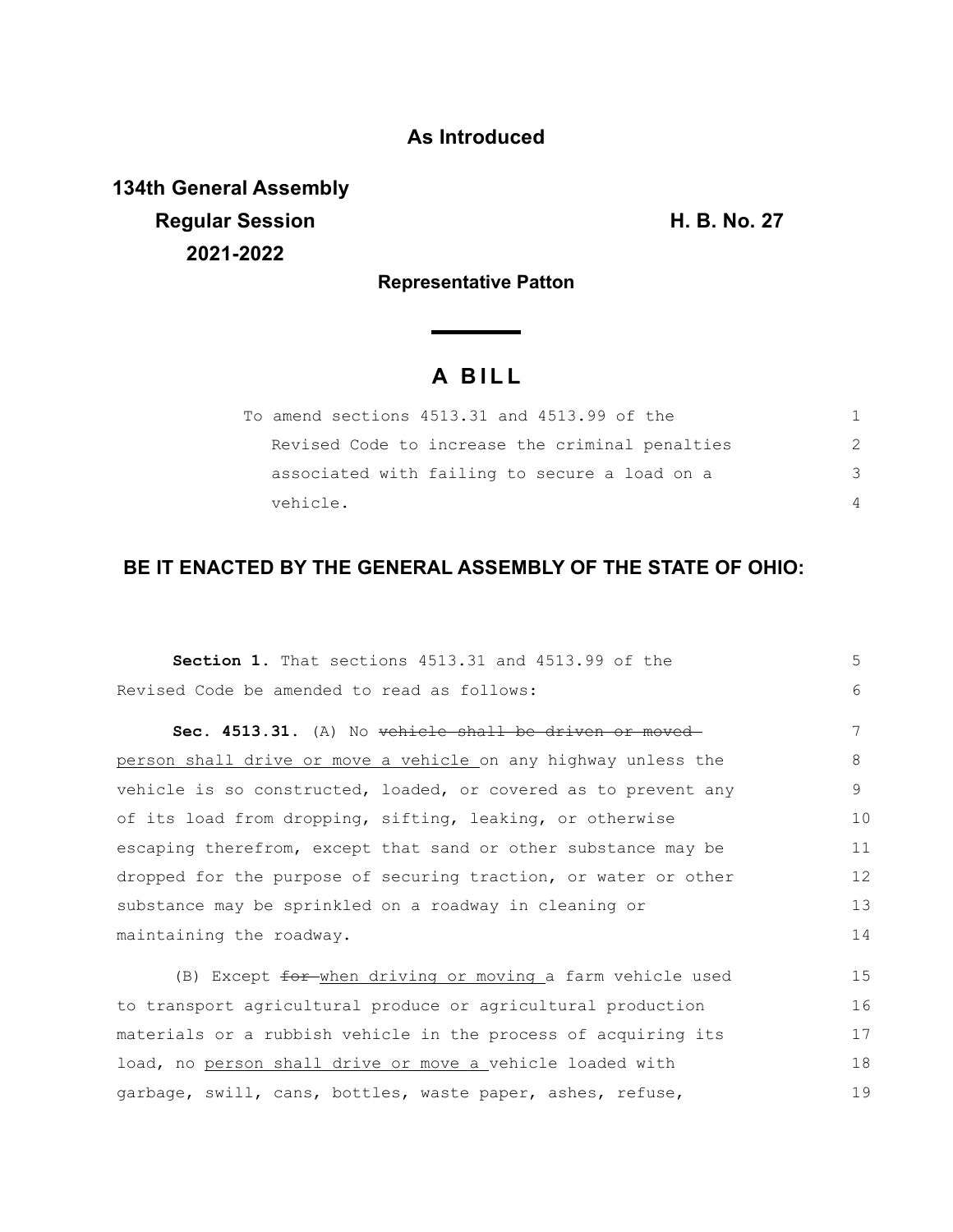trash, rubbish, waste, wire, paper, cartons, boxes, glass, solid waste, or any other material of an unsanitary nature that is susceptible to blowing or bouncing from a moving vehicle shall be driven or moved on any highway unless the load is covered with a sufficient cover to prevent the load or any part of the load from spilling onto the highway. 20 21 22 23 24 25

(C) Whoever (1) Except as provided in division (C)(2) of this section, whoever violates this section shall be punished as provided in section 4513.99 of the Revised Codeis guilty of a minor misdemeanor. Notwithstanding the fine specified in division (A)(2)(a) of section 2929.28 of the Revised Code, the court shall impose upon the offender a fine of five hundred dollars.

(2) Whoever violates this section and, as a proximate result of the violation, causes physical harm to a person or property is guilty of a third degree misdemeanor. Notwithstanding the fine specified in division (A)(2)(a) of section 2929.28 of the Revised Code, and in addition to any other penalty that may be imposed, the court shall impose upon the offender a fine of two thousand five hundred dollars. 33 34 35 36 37 38 39

**Sec. 4513.99.** (A) Any violation of section 4513.10, 4513.182, 4513.20, 4513.201, 4513.202, 4513.25, 4513.26, 4513.27, 4513.29, 4513.30, 4513.31, 4513.32, or 4513.34 of the Revised Code shall be punished under division (B) of this section. 40 41 42 43 44

(B) Whoever violates the sections of this chapter that are specifically required to be punished under this division, or any provision of sections 4513.03 to 4513.262 or 4513.27 to 4513.37 of the Revised Code for which violation no penalty is otherwise provided, is guilty of a minor misdemeanor.